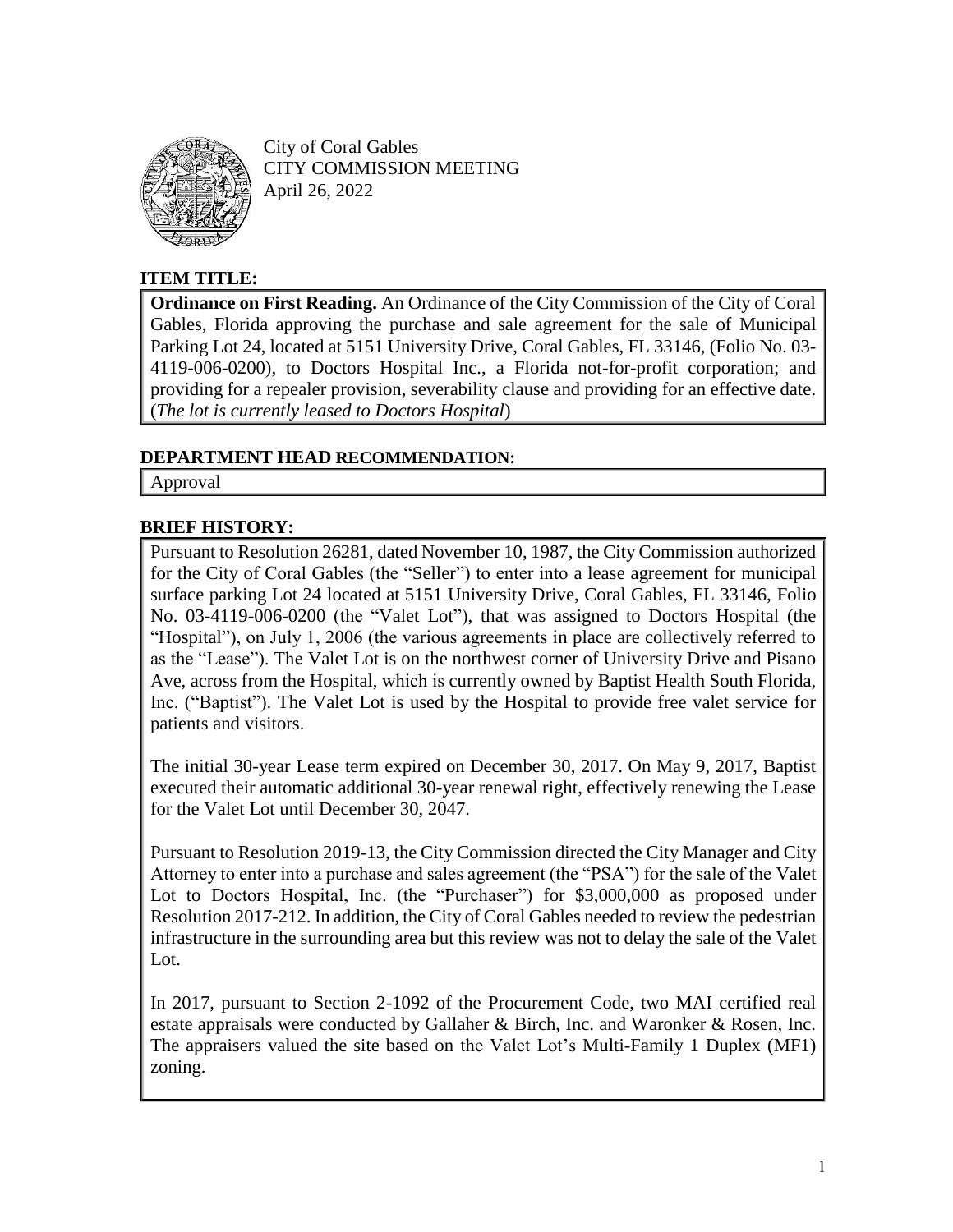In 2018, the lease payments increased by 25% (\$114,507.50/per year), based on City of Coral Gables parking rates. At the time, it was determined that based on the existing lease payments to the Seller, a sale at \$3,000,000 would have resulted in a higher return than the value based on the income stream from the Lease, and therefore, a sale at \$3,000,000 was above market value.

On February 12 and February 26, 2019, pursuant to Ordinance 2019-11, (As Amended), the City Commission approved the PSA at \$3,000,000 authorizing the City Manager and City Attorney to make necessary changes to the legal description.

On September 10, 2019, the City Manager provided the City Commission with an update on post-City Commission approval negotiations that had taken place to finalize the sale of the Valet Lot to the Purchaser that were also engaged in accordance with the terms in Ordinance 2019-11 (as amended) and Resolution 2018-223, as amended by Resolution 2019-13. Also on September 10, pursuant to Resolution 2019-267, the City Commission directed the City Manager to provide the PSA to the Purchaser that had been approved in Ordinance 2019-11 (as amended) with certain changes and directed that the PSA be signed prior to October 8, 2019, or the City Manager was to take the matter back to the City Commission for further direction.

On October 8, 2019, pursuant to Resolution 2019-302, the City Commission extended the deadline because the Purchaser had sent a good-faith proposal and had also requested that the City Commission extend the deadline to November 12, 2019.

On November 12, 2019, pursuant to Resolution 2019-339, the City Commission extended the negotiations deadline to January 14, 2020. At the January 14, 2020-City Commission meeting, pursuant to Resolution 2020-20, the City Commission granted the City Manager's request for additional time without a set deadline to continue the negotiations with the Purchaser regarding the sale of the Valet Lot and the leasing of the abutting rightof-way.

The Seller continued negotiations with the Purchaser and started processes to conduct a Comprehensive Plan Map Amendment, Zoning Code Map Amendment, Conditional Use, and Tentative Re-Plat of the Lot, all of which required and underwent public hearing review and approval by the Planning & Zoning Board and City Commission. The processes formalized the existing conditions of the Valet Lot and provided regulations for its future uses.

The Valet Lot's Future Land Use classification was changed from Multi-Family Duplex Density to Hospital. The Zoning District designation was changed from Multi-Family 1 Duplex (MF1) District to Special Use (S) District.

The Special Use (S) District provides a zoning classification which requires that uses which may have the potential of adversely impacting adjacent uses to only be approved by the City Commission through the Conditional Use process and include Conditional Use for the accessory use of the parking to the Hospital.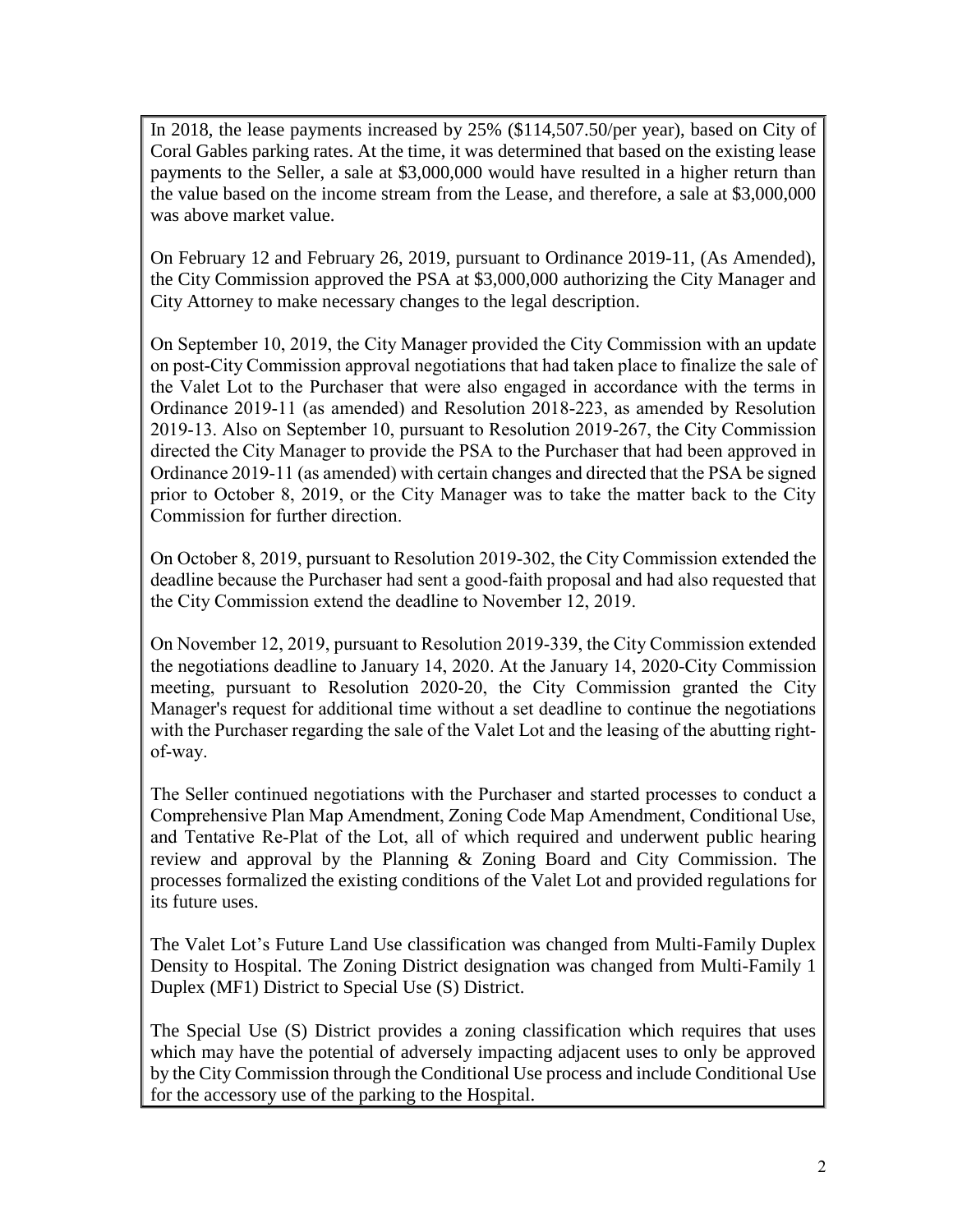The Seller also negotiated with the Purchaser regarding an existing Declaration of Restrictive Covenant (the "Private Covenant") which the Purchaser executed in favor of certain neighboring property owners on February 10, 1994, and recorded on June 28, 1994 in the Official Records Book 16418, Page 4052 of the Public Records of Miami-Dade County, Florida limiting the Purchaser's use of the Valet Lot to a parking lot, with no structures to be erected thereon, for a term of 30 years from the date of recordation. The Private Covenant is therefore scheduled to terminate, by its own terms, on June 28, 2024.

The PSA includes the requirement of a new Declaration of Restrictive Covenant (the "New Restrictive Covenant") between the Purchaser and City of Coral Gables that will keep the same restriction on the Valet Lot (no structures to be erected thereon) for 30 years to be effective upon the termination of the Private Covenant. The New Restrictive Covenant will, therefore, ensure that the use will remain as a parking lot and that no structures will be erected at the Valet Lot until June 28, 2054.

On September 8, 2020, pursuant to Resolution 2020-199, the City Commission amended Resolution 2018-223 and 2019-61 and directed the City Manager to allocate the net proceeds from the sale of the Valet lot and on September 28, 2021, pursuant to Resolution 2021-286, the FY 2020-2021 annual budget was amended to reflect the City Commission's revenue proceeds allocation from the sale of the Valet Lot to the Purchaser as follows:

- (1) 50% toward new Public Safety Building
- (2) 25% toward Park Improvements
- (3) 25% toward the acquisition of land for Parks

On June 29, 2021, the City Manager held a community meeting with the surrounding neighbors to review both the Site Plan and the Landscape Plan as well as explain the New Restrictive Covenant provision.

Pursuant to Section 2-1092 of the Procurement Code, in October 2021, two additional MAI certified real estate appraisals were conducted for the Valet Lot. As had been done in 2017, the appraisers valued the site based on the Multi-Family 1 Duplex (MF1) zoning.

| Date     | <b>Appraiser</b>                | SF     | <b>Appraisal</b> | PSF   |
|----------|---------------------------------|--------|------------------|-------|
| 10/30/21 | <b>Integra Realty Resources</b> | 45,635 | 3,600,000        | 78.89 |
| 11/4/21  | Quinlivan Appraisal             | 45,635 | 3.415.000        | 74.83 |

# **PSA Terms**:

- **\$3,500,000 Purchase Price (PSF \$76.70)**
- \$350,000 Deposit.
- A fifteen (15)-day Inspection Period.
- Closing fifteen (15) days following the later of: (i) the expiration of the Inspection Period or (ii) the satisfaction of:
	- 1. Purchaser receiving a zoning confirmation letter that confirms that the Land Use Entitlements are in effect to allow the development and operation of a valet parking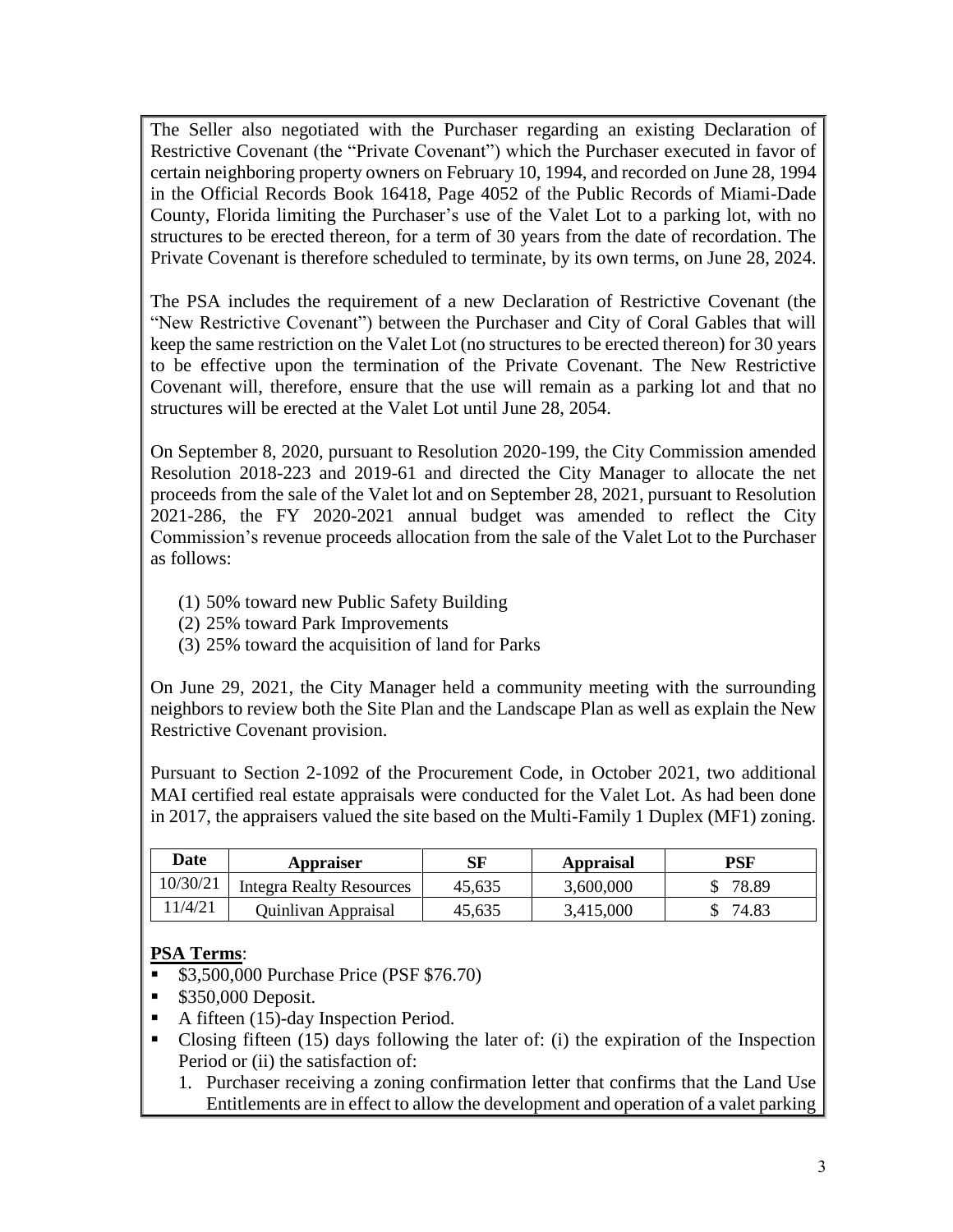lot at the Property with not less than 102 parking spaces, including valet and tandem facilities, two spaces deep.

- 2. A final plat for the Property has been approved by the City and recorded in the Public Records of Miami-Dade County, Florida.
- 3. An approved and Seller and Purchaser agreed upon Site Plan and the Landscape Plan, as revised in accordance with the City of Coral Gables' comments and review process.
- Upon Closing, the Seller and the Purchaser shall execute and record a new 30-year Declaration of Covenants and Restrictions that will become effective upon the termination of the Private Covenant.
- The existing Lease will be terminated.
- The Seller and the Purchaser will enter into a new Lease.
- Seller shall continue to operate and manage the Property in a manner consistent with its operation and management prior to the sale.
- No Broker involvement.
- The sale is contingent on City Commission approval.

While the Procurement Code has been followed, in an abundance of caution, the City Commission is being asked to waive requirements of the Procurement Code pursuant to Sections 2-1089 which requires a 4/5 supermajority vote. Such waiver is permitted upon a finding by the City Commission that the public interest would be served by waiving any or all provisions of the article and that doing so is in the best interests of the City.

The deal terms were presented to the Economic Development Board (EDB) on August 2, 2017, which voted to unanimously to approve the purchase price and to further negotiate the remaining terms. The terms were presented to the Property Advisory Board (PAB) on August 9, 2017, which recommended the sales price and the proceeds be used by the City of Coral Gables to purchase more developable land and options for the Lot to be taxed. On September 6, 2017, the Budget/Audit Advisory Board (BAB) voted to approve the sale.

| есчении с астрон. |                             |                                                 |  |
|-------------------|-----------------------------|-------------------------------------------------|--|
| Date.             | <b>Resolution/Ordinance</b> | Comments                                        |  |
|                   | No.                         |                                                 |  |
| 9/28/21           | Resolution 2021-286         | <b>Budget Amendment for Proceeds Allocation</b> |  |
| 9/8/20            | Resolution 2020-199         | Proceeds of Sale Allocation                     |  |
| 1/14/20           | Resolution 2020-20          | Extend Negotiations without deadline            |  |
| 11/12/19          | Resolution 2019-339         | <b>Extend Deadline for Negotiations</b>         |  |
| 10/8/19           | Resolution 2019-302         | <b>Extend Deadline for Negotiations</b>         |  |
| 9/10/19           | Resolution 2019-267         | CM Proceed with Negotiation                     |  |
| 2/12/19 & 2/26/19 | Ordinance 2019-11           | Approval of Purchase and Sale Agreement         |  |
| 1/8/19            | Resolution 2019-13          | Approval to enter into a sales agreement        |  |
| 8/28/18           | Resolution 2018-223         | <b>Request for Sale</b>                         |  |
| 2/13/18           | Resolution 2018-23          | Request for Sale - deferred                     |  |

### **LEGISLATIVE ACTION:**